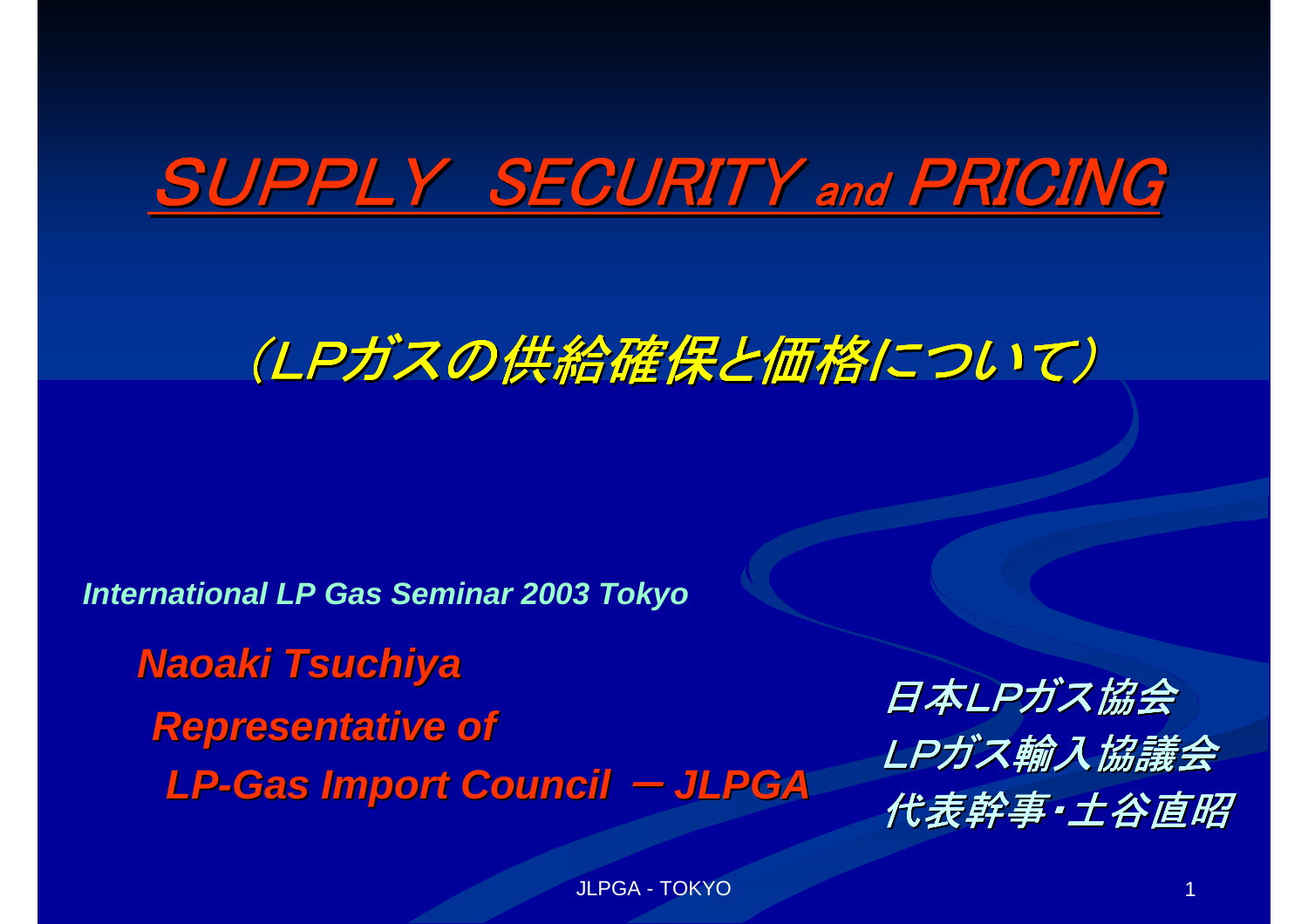## Among the 200mmt of LPG

*annually produced and consumed in the world annually produced and consumed in the world*・・・ 世界で生産・消費されるLPGは年間2億トン

*44mmt is traded as is traded as "seaborne seaborne" LPG* うち貿易量は44百万'>

*West of Suez 21mmt*

スエズ以西 21百万

*East of Suez 23mmt*

スエズ以東 23百万㌧



*Japan, China, and Korea Japan, China, and Korea account for more than account for more than 90%*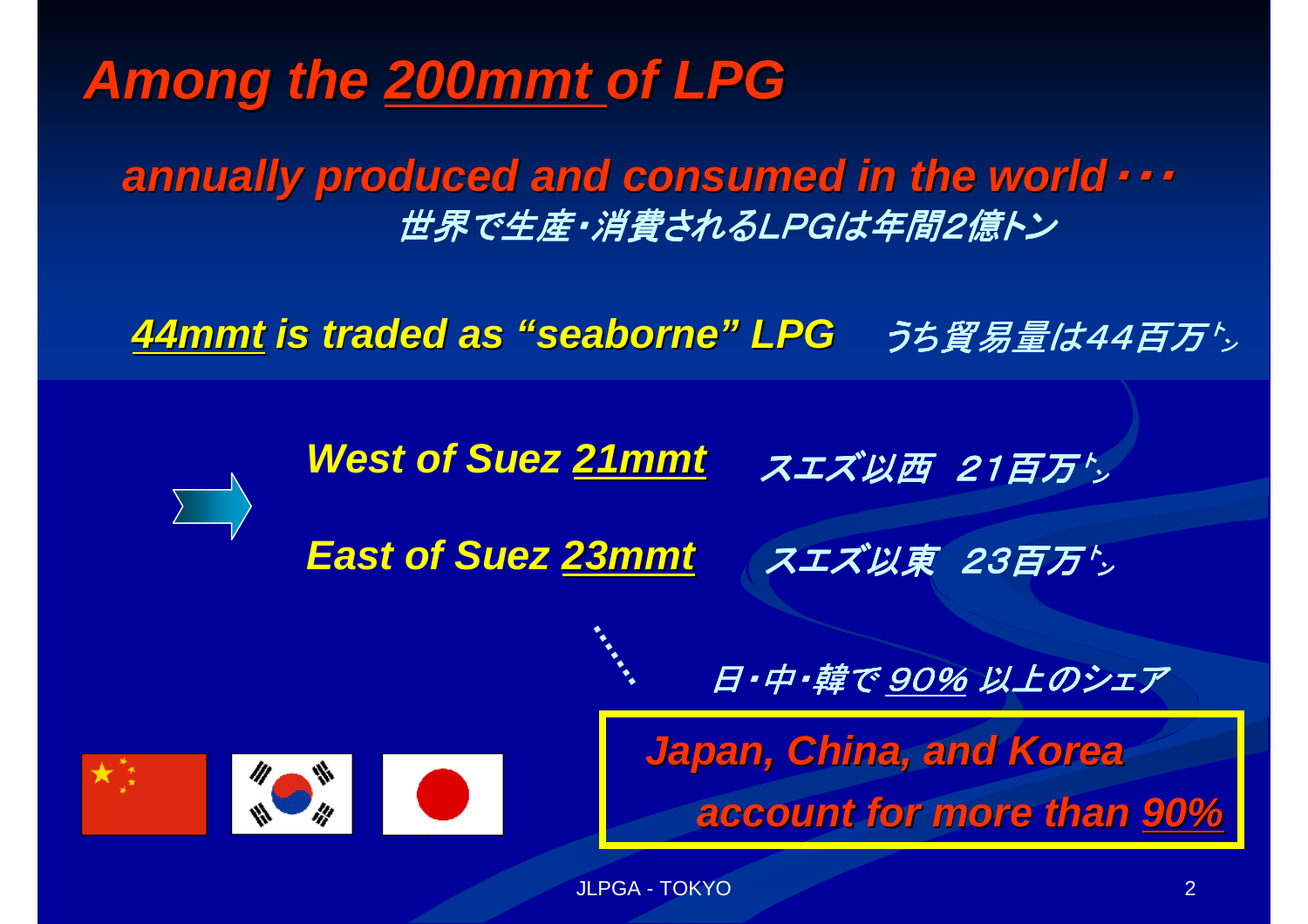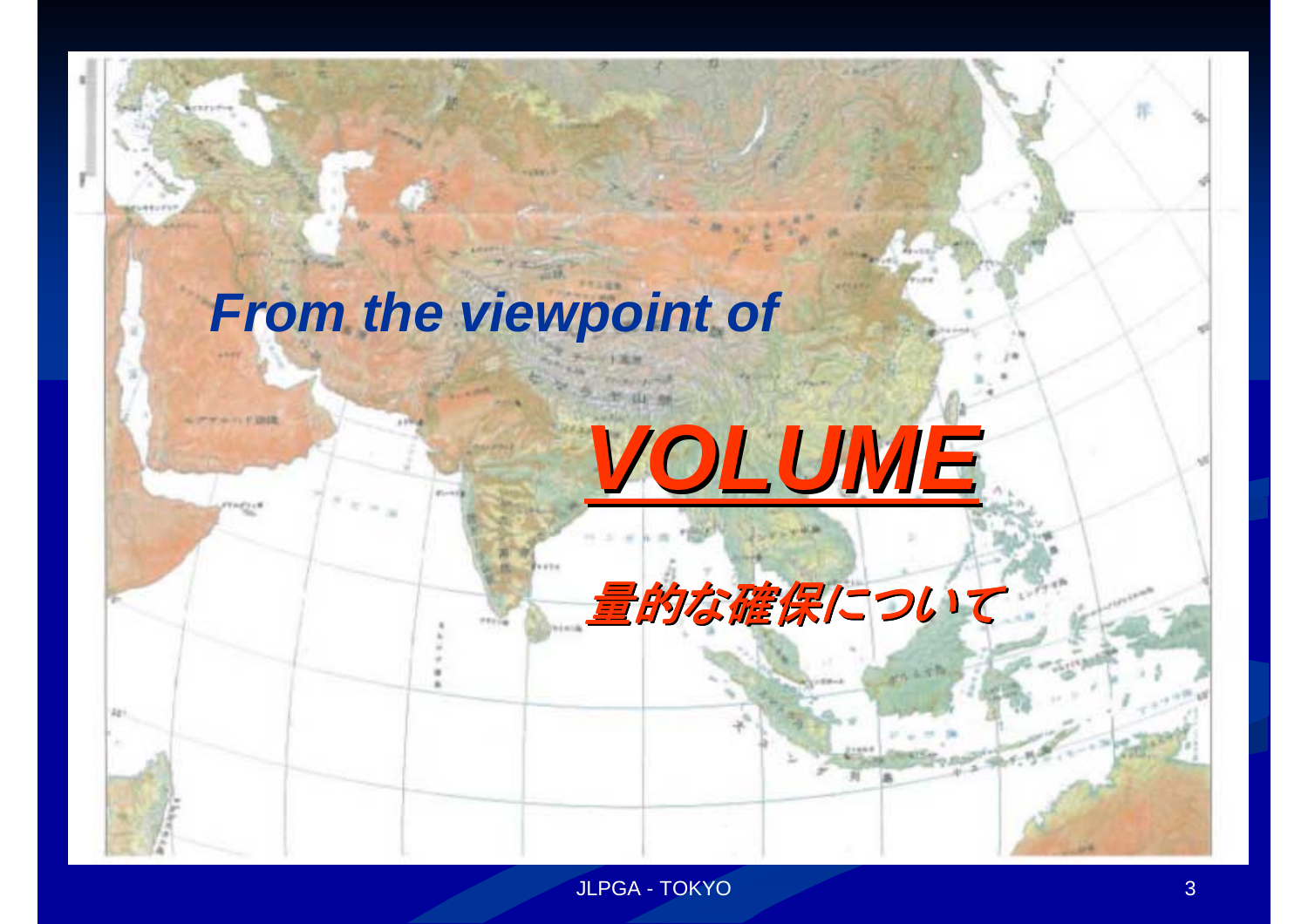*Supply and Demand in Asia toward 2010 Supply and Demand in Asia toward 2010* 2010年に向けたアジアの需給・・・

◆ DEMAND: Sharp growth mainly in *China and India China and India*

◆ SUPPLY: Substantial increase by *traditional and new sources traditional and new sources*

◆中国とインドを中心に需要が急伸する ◆ただし従来ソースや新規分からの供給により需要をカバー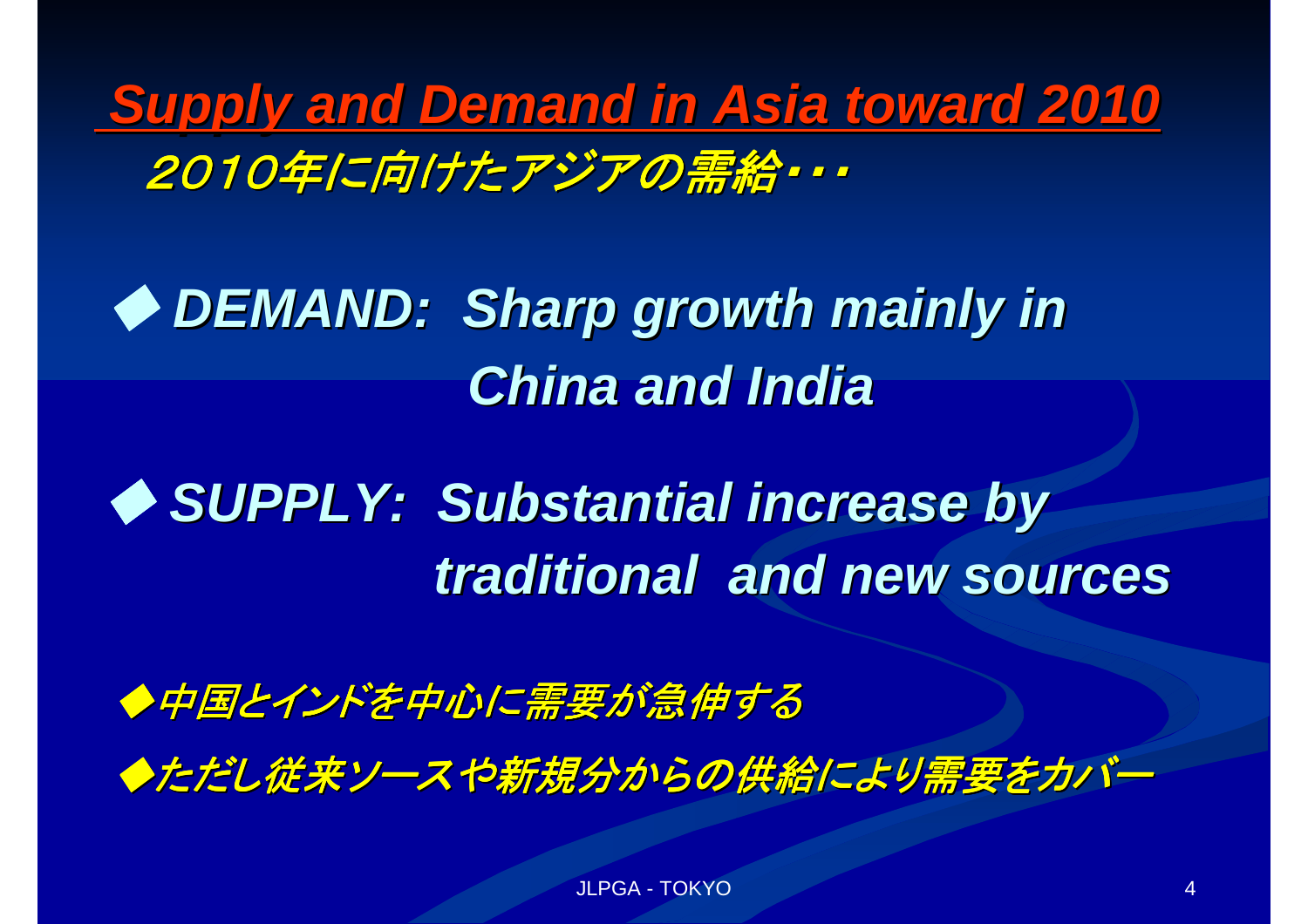#### *LPG Import Requirement in Asia LPG Import Requirement in Asia* (アジアの輸入需要)

*23 million million tons in 2001 tons in 2001 38 million milliontons in 2010 tons in 2010*



・ *Increase by 15 million tons Increase by 15 million tons*

中印が中心。日韓は微増。

-*Mainly in China Mainly in China (+5.6mmt) (+5.6mmt) and India and India (+4.1mmt) (+4.1mmt)*

*Slight increase in Japan and Korea Slight increase in Japan and Korea*

**Source: LPG IN WORLD TRADE 2001-2010 (Poten&Partners Sep 02) &Partners Sep 02)**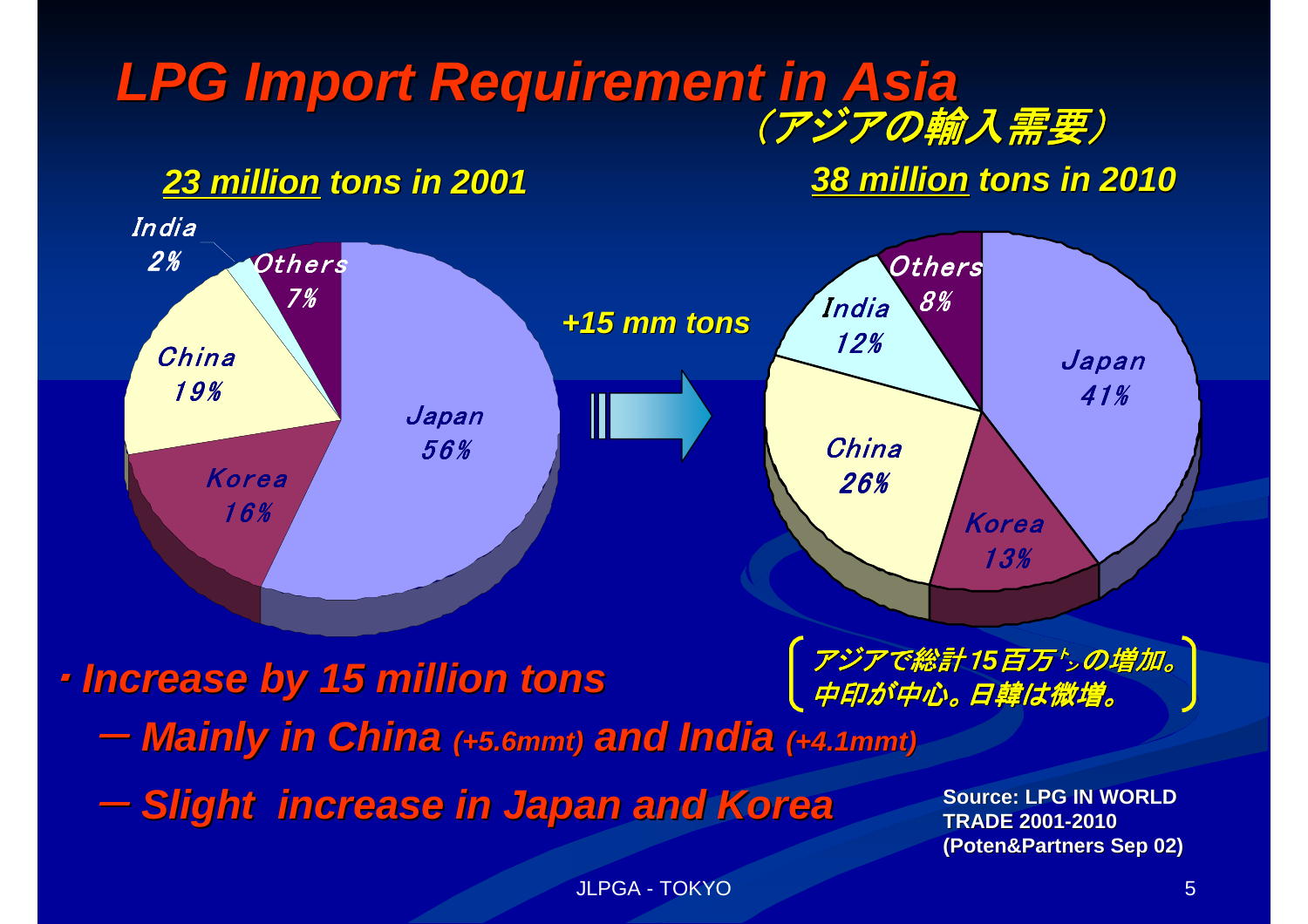### *Incremental Export Availabilities change – from 2001 to 2010*

2001年から2010年にかけての増減 (スエズ運河の東西で分類) ( ツ (単位: 百万')/年)

*(unit: million tons per year) unit: million tons per year)*

| <b>EAST of Suez</b>    |     | <b>WEST of Suez</b>    |        |
|------------------------|-----|------------------------|--------|
| Saudi Arabia           |     | 1.5 North Sea (UK)     | $-1.2$ |
| UAE                    |     | 3.8 North Sea (Norway) | 1.2    |
| Qatar                  |     | 2.4 North Africa       | $-0.1$ |
| Iran                   |     | 2.7 West Africa        | 4.1    |
| Indonesia              |     | 2.1 South America      | 2.9    |
| E. Timor & P.N. Guinea | 2.0 |                        |        |
| <b>Others</b>          |     | 1.1 Others             | 1.2    |
| TOTAL                  |     | 15.6 TOTAL             | 8.1    |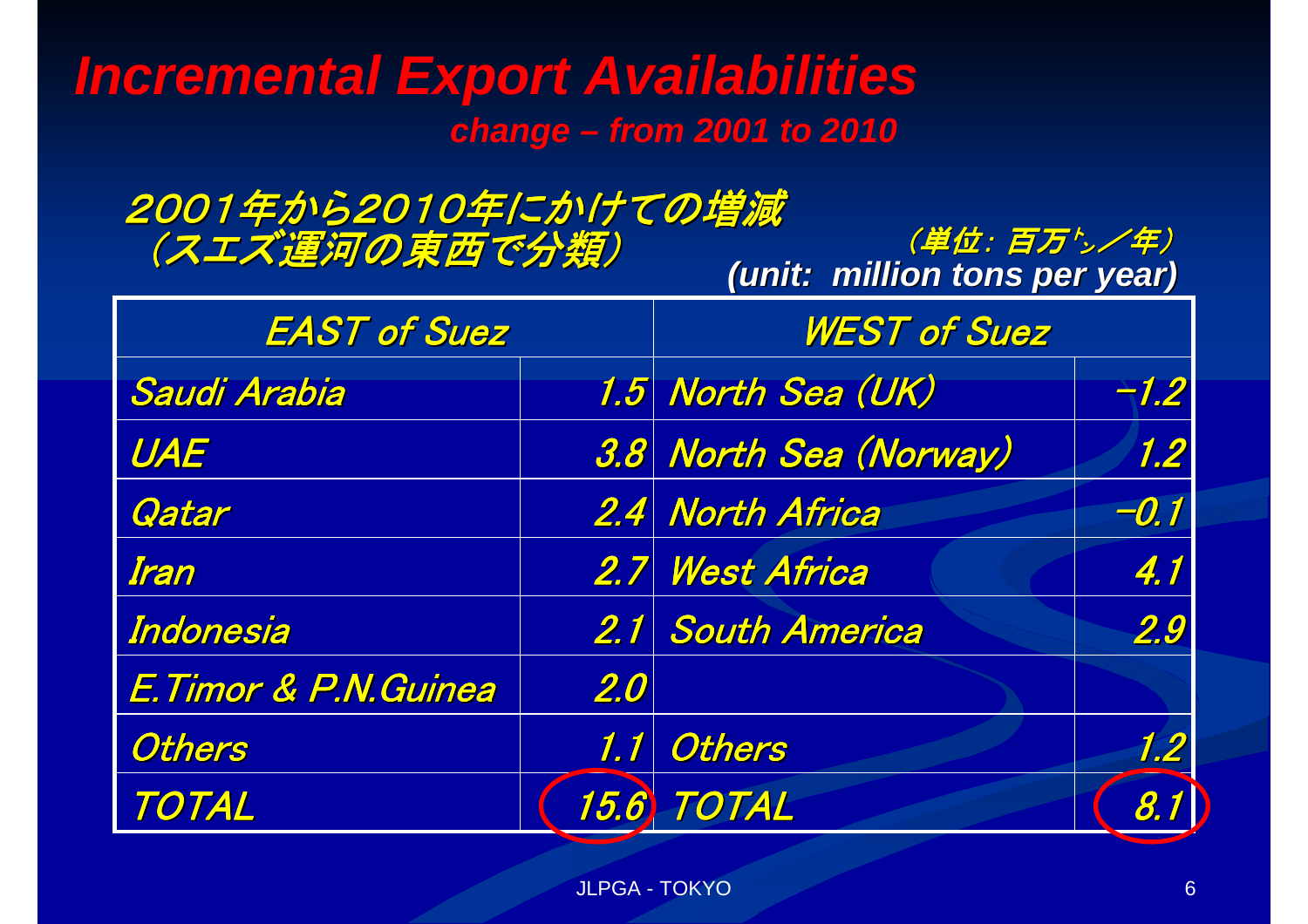*World Supply & Demand Balance in 2010 World Supply & Demand Balance in 2010* 2010年の世界需給

◆ *Demand increase in Asia Demand increase in Asia 15.0 mm tons mm tons* (アジアの需要増)

アジアの需要増は域内の追加供給でカバー

*in the East of Suez in the East of Suez*

**OFFSET or** *SURPLUS SURPLUS*

◆ Incremental supply (アジアの追加供給) 15.6 mm tons

◆ *Incremental supply in the West of Suez Incremental supply in the West of Suez*

◆スエズ以西の増産分は欧米の石化、またはアジア市場へ

*8.1 mm tons mm tons*

*To be absorbed into:-*

・ *Petrochemicals in US and Europe Petrochemicals in US and Europe and/or*

・ *the East of Suez as arbitrage the East of Suez as arbitrage*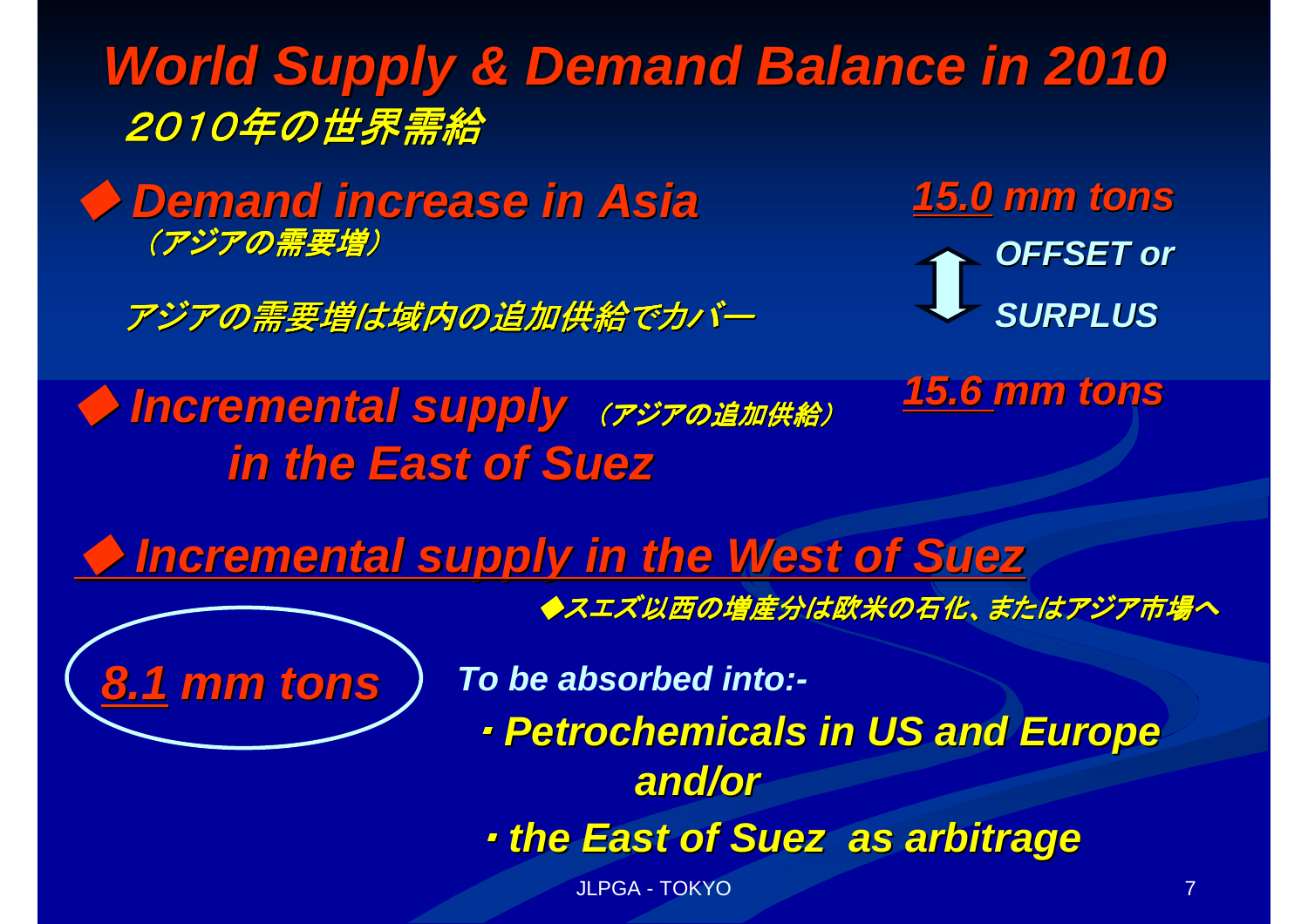## *In the long run, In the long run,*

*with the exception of unexpected shortfall, with the exception of unexpected shortfall,*・・・

*Supply will be secured Supply will be secured*

#### *Essential factor for healthy S/D balance*

## **SECURITY & PROMOTION of DEMAND**

長期的には供給不安なし

需要の確保と促進が最重要に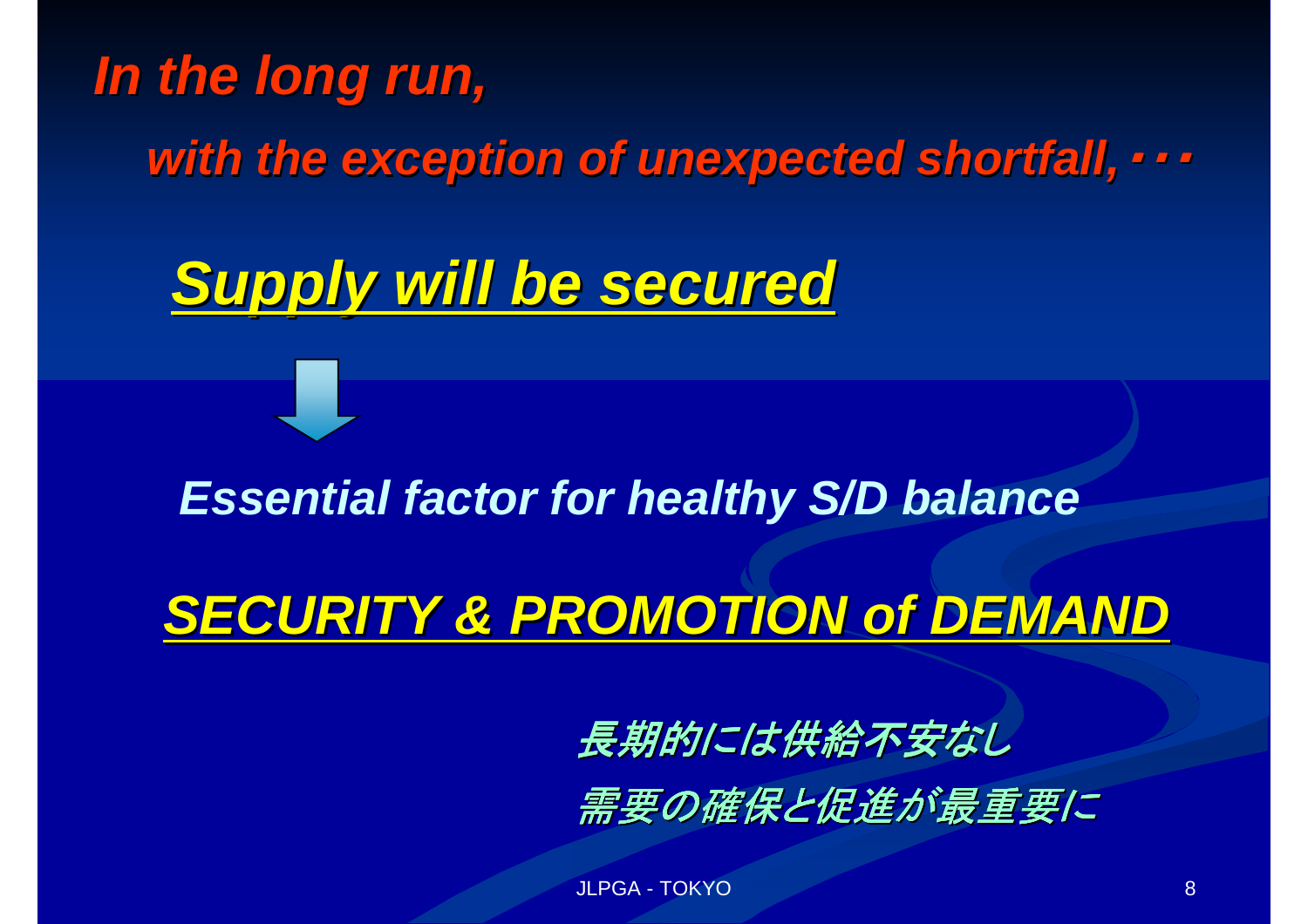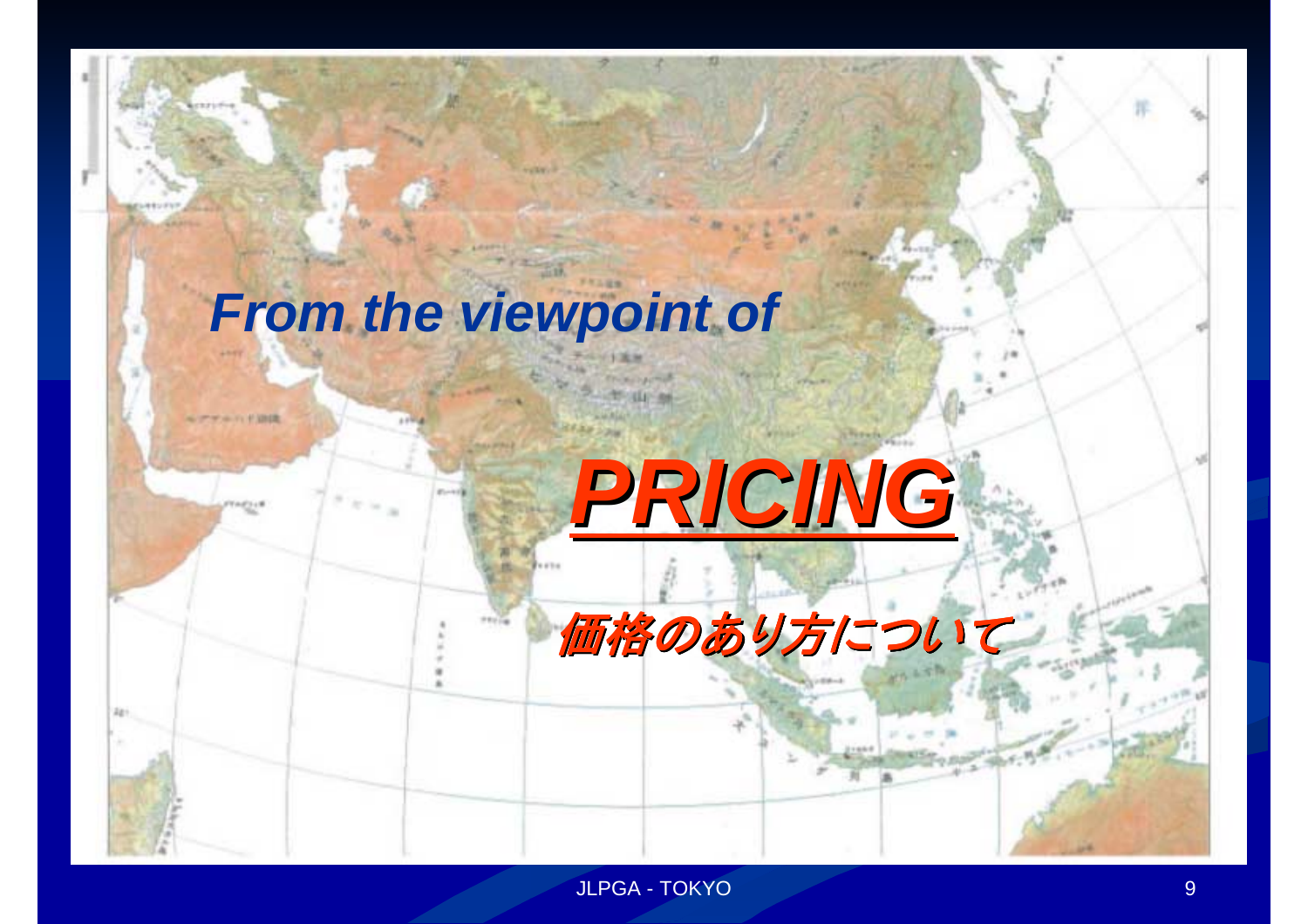# *Saudi LPG pricing method in the past Saudi LPG pricing method in the past Four Phases Four Phases* サウジ価格方式 サウジ価格方式の変遷

| <b>PHASE</b>        | PERIOD                 | <b>METHOD</b>                  |
|---------------------|------------------------|--------------------------------|
|                     | $\sim$ Sep 88          | <b>Posted by Petromin</b>      |
|                     | (88. 9月以前)             | (ペトロミンによる公示方式)                 |
|                     | Oct $88 \sim$ Oct $89$ | Fixed prices (固定価格)            |
| $I\hspace{-0.1cm}I$ | (88. 10~89. 10月)       | (propane \$90 and butane \$95) |
| $I\!\!I\!\!I$       | Nov 89 $\sim$ Sep 94   | <b>Partially linked to AL</b>  |
|                     | (89. 11~94. 9月)        | (AL原油との部分的リンク)                 |
| $I\!\!V$            | Oct 94 $\sim$          | <b>Contract Price</b>          |
|                     | (94. 10月以降)            | (現行のCP方式)                      |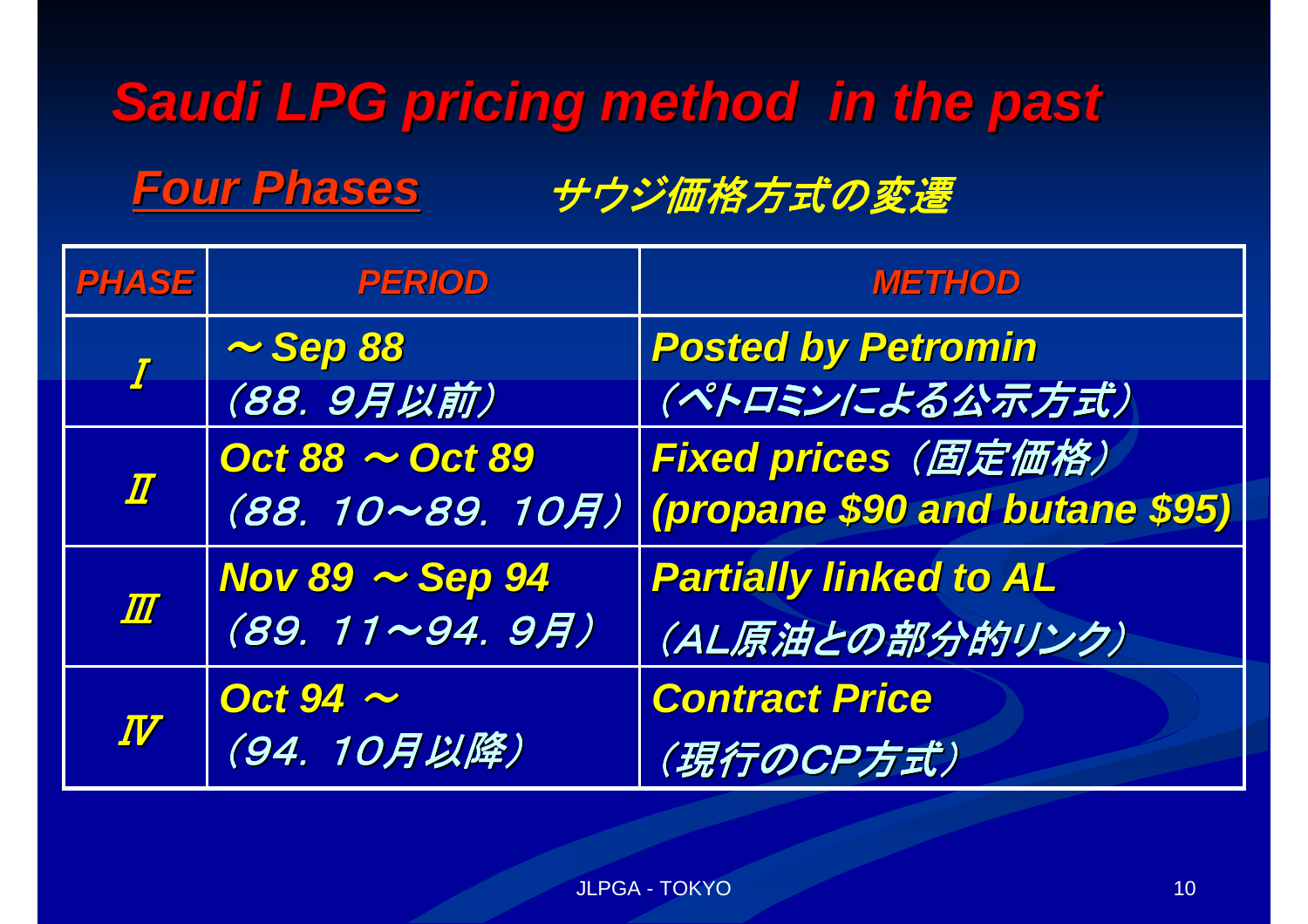*Throughout the four phases Throughout the four phases* ・・・

*All the suppliers of Middle East and Asia All the suppliers of Middle East and Asia have applied the same price as Saudi Arabia. have applied the same price as Saudi Arabia.*

## *A Single Price For All A Single Price For All*

いずれの時期でも各産ガス国はサウジ追随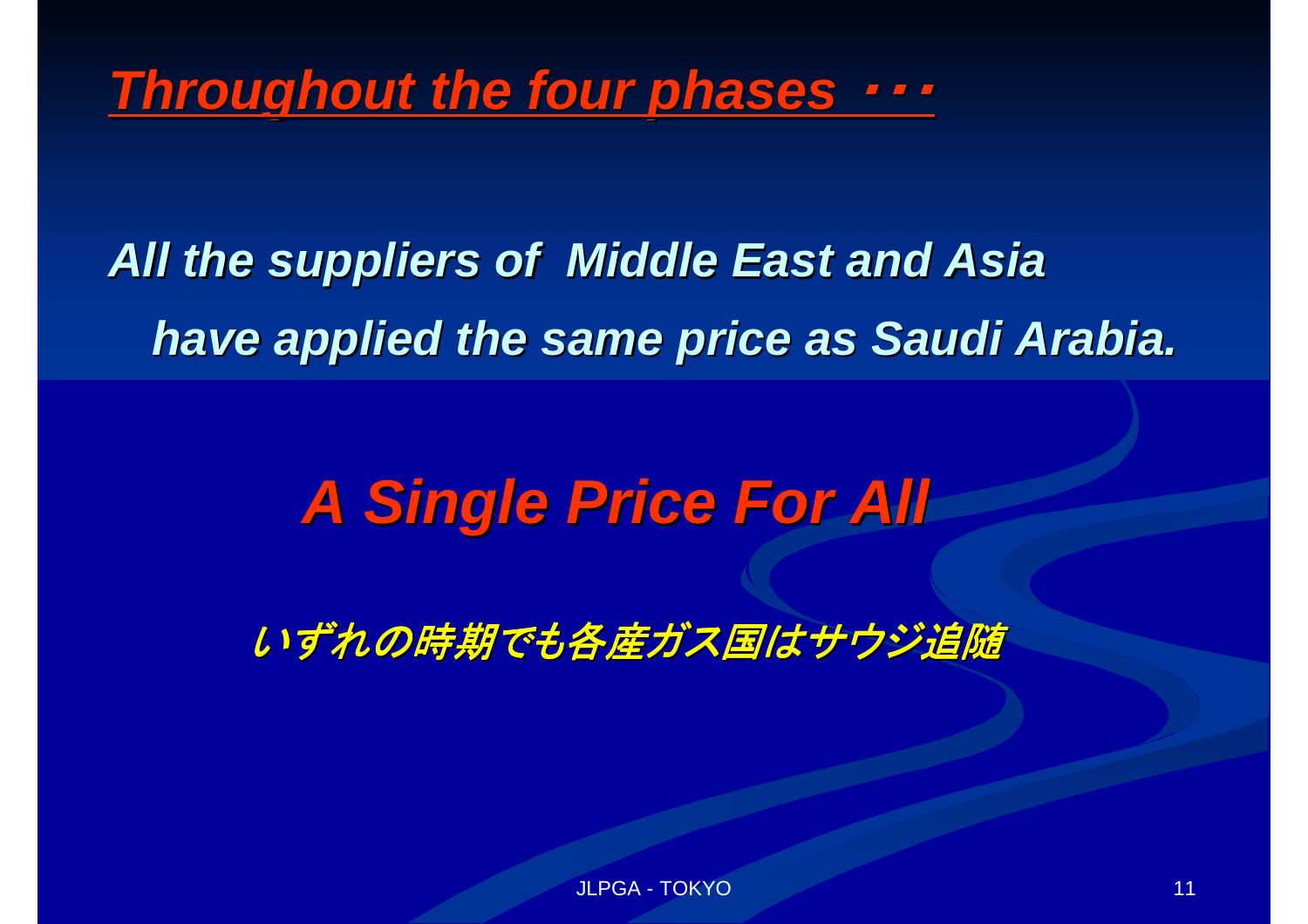## *8 Years under the CP Method Years under the CP Method*



*Important factors in terms of pricing are :*

-*Fair* (公平)

-- Accountable(説明可能)

-*Competitive* (競争力)

-- Transparent *(透明性)*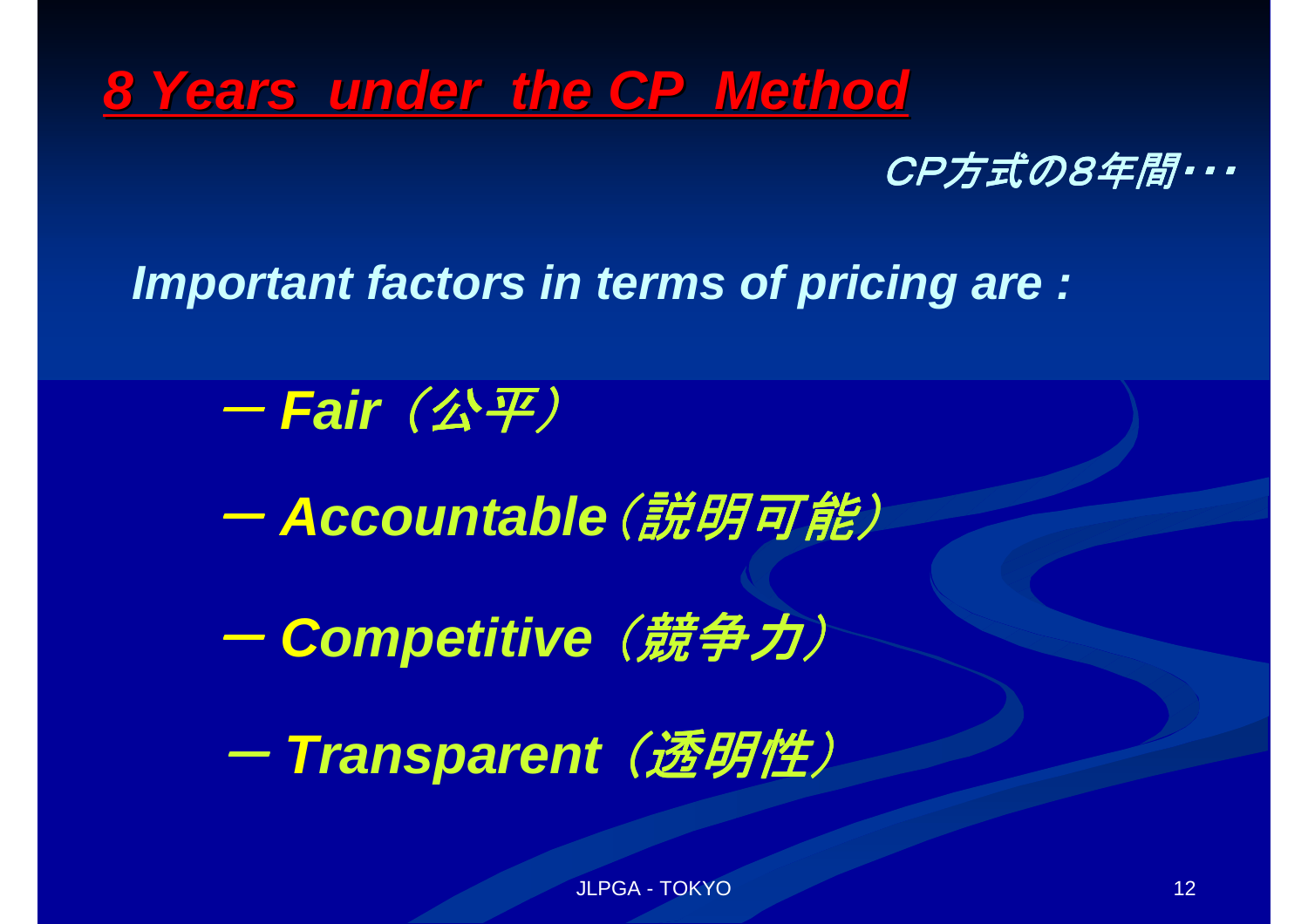## Under severe competition with  $\cdots$

## 電気・都市ガスとの熾烈な競争下

#### *Residential use*



*Ex. "All DENKA" house = houses fully operated with electricity* (オール電化住宅)

*Industry*

*= LNG for industrial use Ex. "SAN-L"* (産業用都市ガス)

*COMPETITIVENESS COMPETITIVENESS*

#### *Automobile*



*Ex. CNG/hybrid vehicles* (CNGやハイブリッド自動車)

*Electricity Electricity* 

*and*

*Town gas Town gas*

「価格競争力」が最重要ファクター

-*the most important factor among the four the most important factor among the four*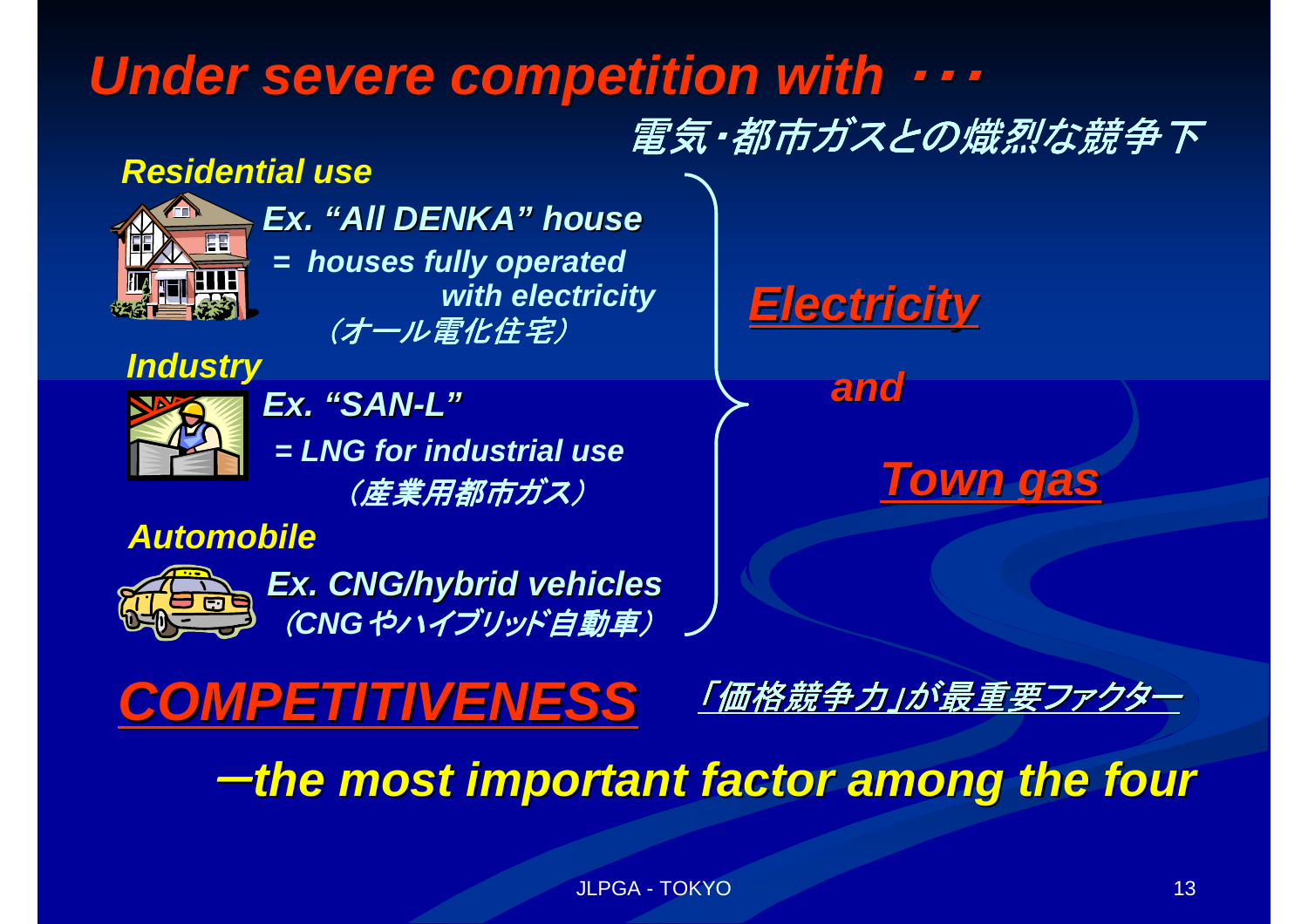#### *Sources of the competitive energies Sources of the competitive energies (Japan 2001) (Japan 2001) Electricity Electricity*

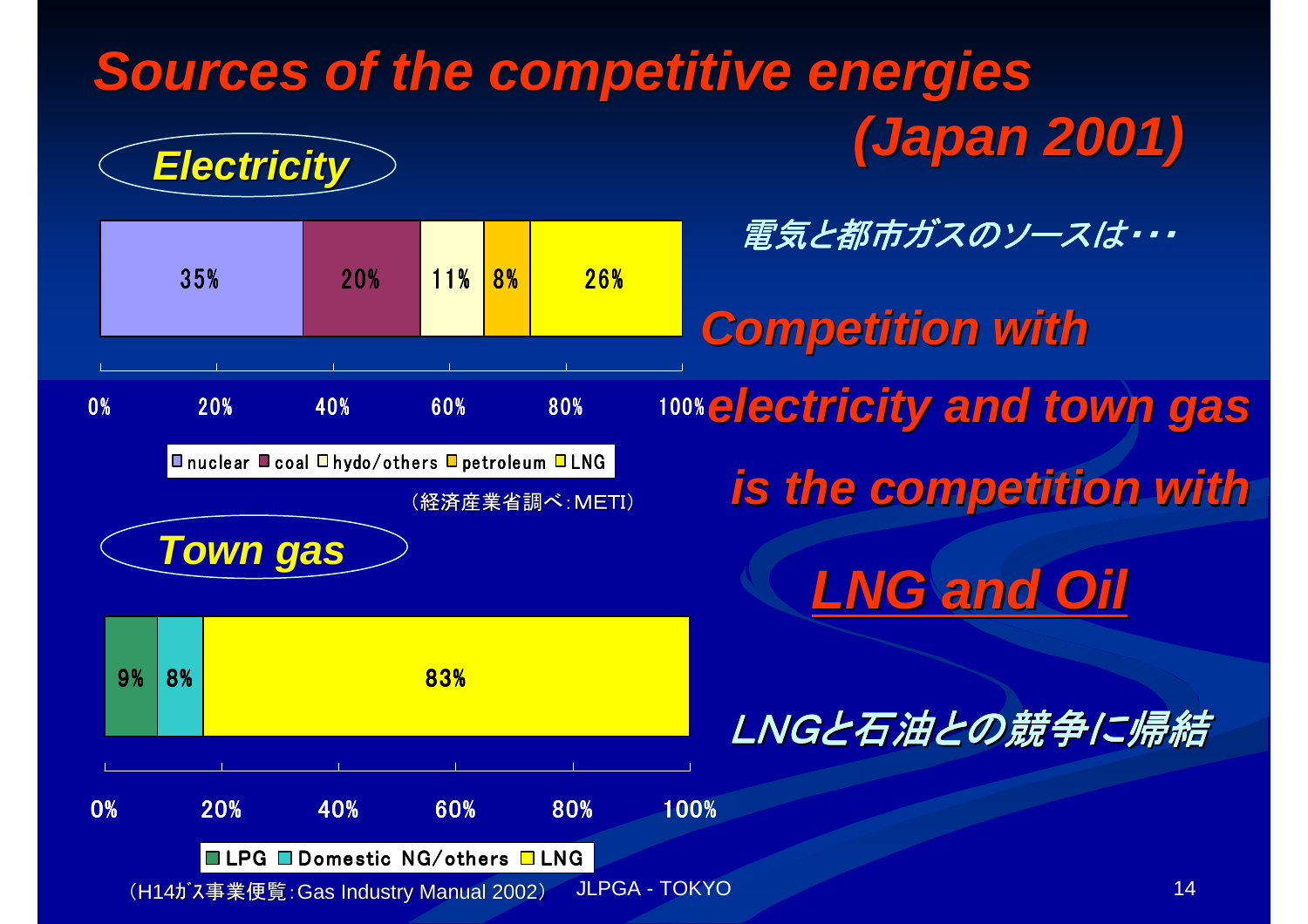## **Pricing methods – competitors and LPG** 競合燃料とLPGの価格設定方式(代表的な例)

| <b>FUEL</b>                                   | <b>TYPICAL METHOD</b>                                                                                    | <b>REMARK</b>                                                                                                                  |
|-----------------------------------------------|----------------------------------------------------------------------------------------------------------|--------------------------------------------------------------------------------------------------------------------------------|
| <b>Crude Oil</b><br>(原油)                      | Dubai/Oman average $\pm$ $\alpha$ at<br>seller's option<br>ドバイ・オマーンの平均±調整金(売主任意)                         | $\alpha$ · · · less volatile<br>αの変動は僅少                                                                                        |
| <b>LNG</b>                                    | <b>Linked to crude with some</b><br>ceiling/flooring<br>概ね原油等価(契約により緩和条項あり)                              | <b>Moderated linear function</b><br>緩和要素つきー次関数                                                                                 |
| <b>Petroleum</b><br><b>Products</b><br>(石油製品) | <b>Mean of Platt's <math>\pm</math> <math>\alpha</math> set</b><br>through negotiation<br>MOP±調整金(交渉ベース) | <b>More volatile than crude</b><br><b>Less volatile than LPG</b><br>Ex. Naphtha, Kerosene<br>市況変動: 原油<石油製品 <lpg< th=""></lpg<> |
| <b>LPG</b>                                    | <b>100% CP or equivalent</b><br>CP 100% または同額                                                            | <b>One-way notice</b><br>No formula, no negotiation                                                                            |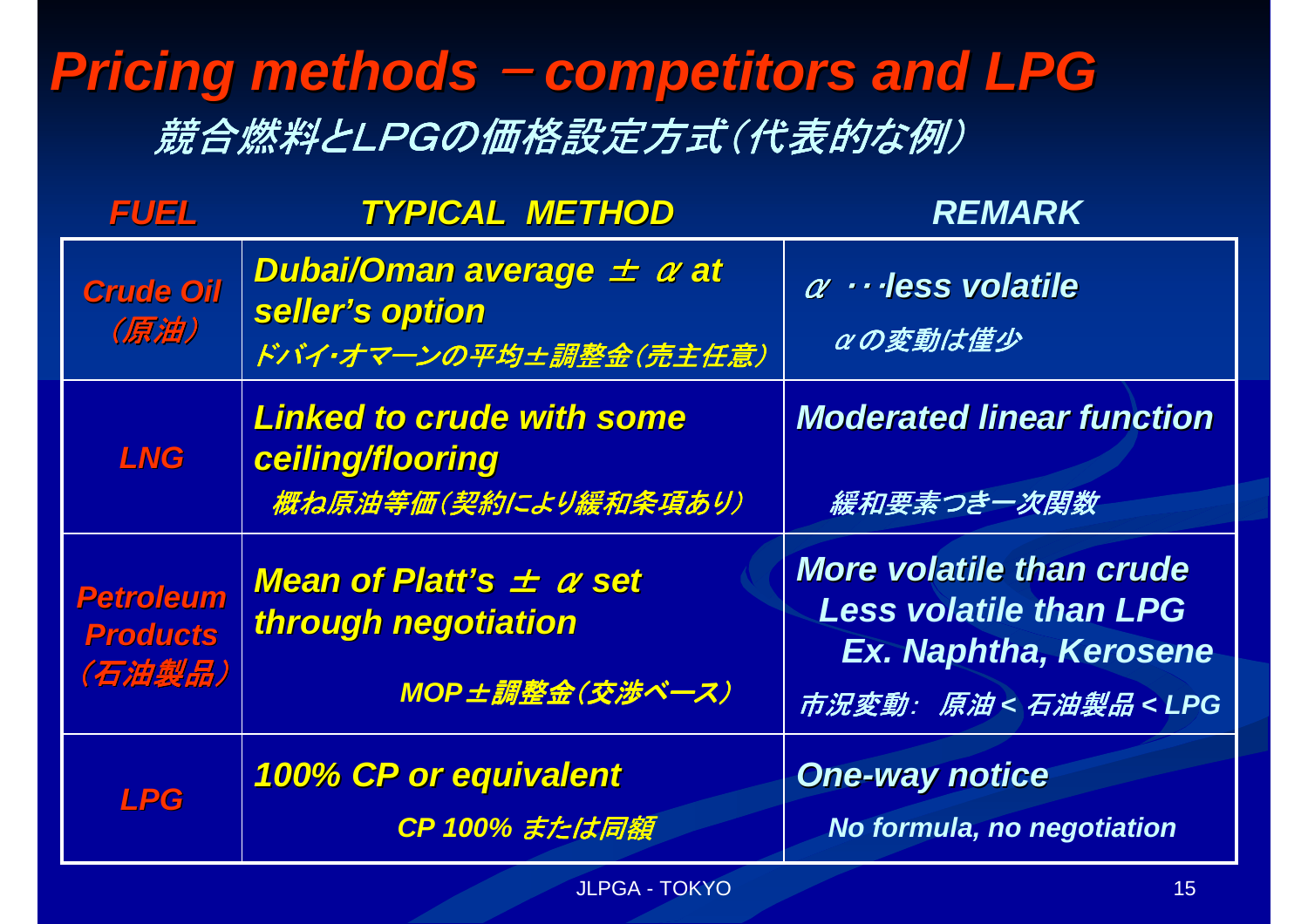#### *VOLATILITY VOLATILITY*-*Price Differential (comparison with crude) Price Differential (comparison with crude) LNG <sup>&</sup>lt; Naphtha < Kerosene < LPG Naphtha < Kerosene < LPG* 最も変動が激しいのはLPG しいのはLPG

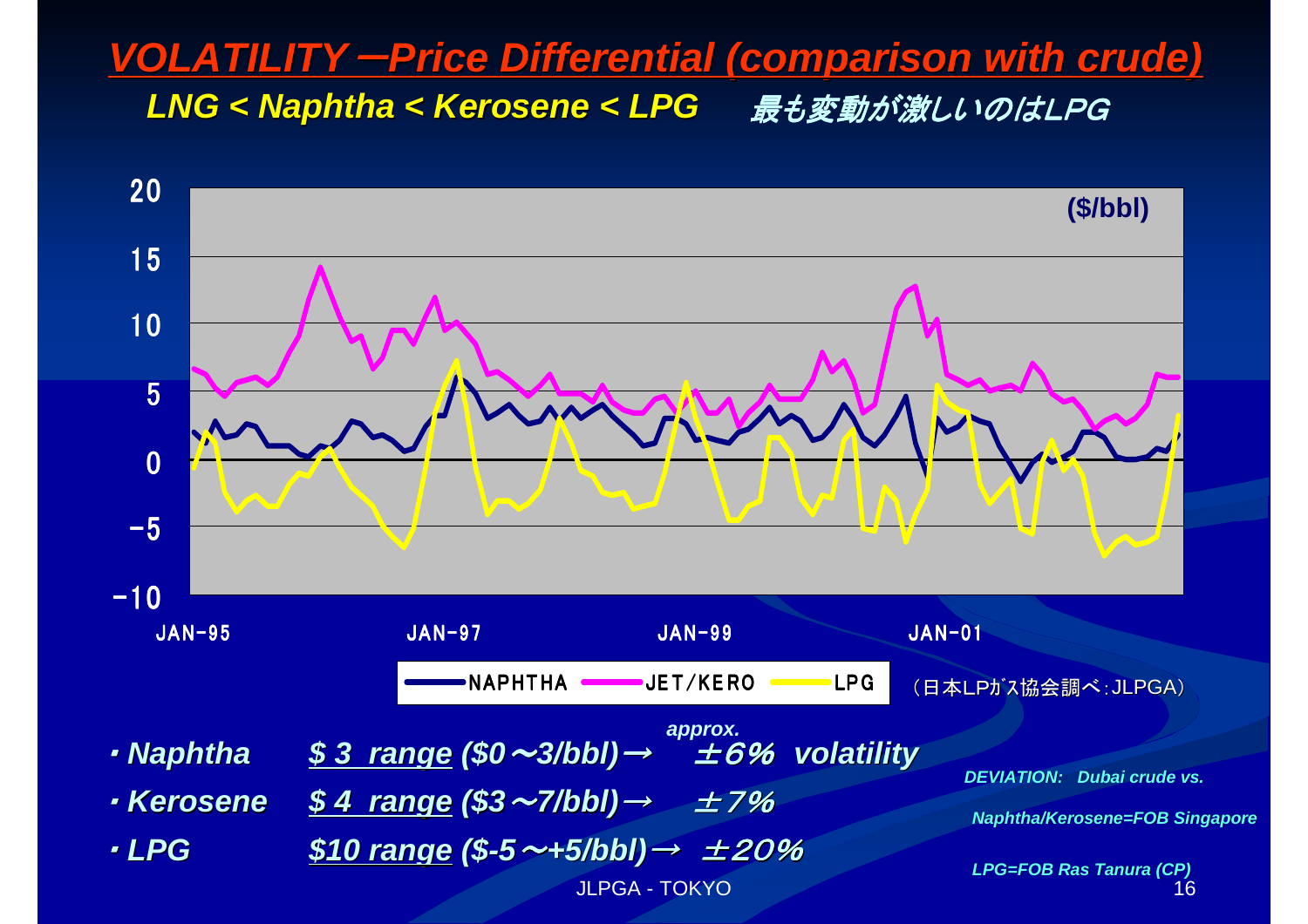# CRUDE OIL VS LPG (原油との比較 …AL熱量等価価格からの乖離)

#### *Comparison with Arabian Light*

*CP minus AL calorific parity (\$/ton)*



(日本LPガス協会調べ・JLPGA)

#### *LARGE DIFFERENTIAL and VOLATILITY LARGE DIFFERENTIAL and VOLATILITY*

**JLPGA - TOKYO 17 AND 17 AND 17 AND 17 AND 17 AND 17 AND 17 AND 17 AND 17 AND 17 AND 17 AND 17 AND 17 AND 17 AN**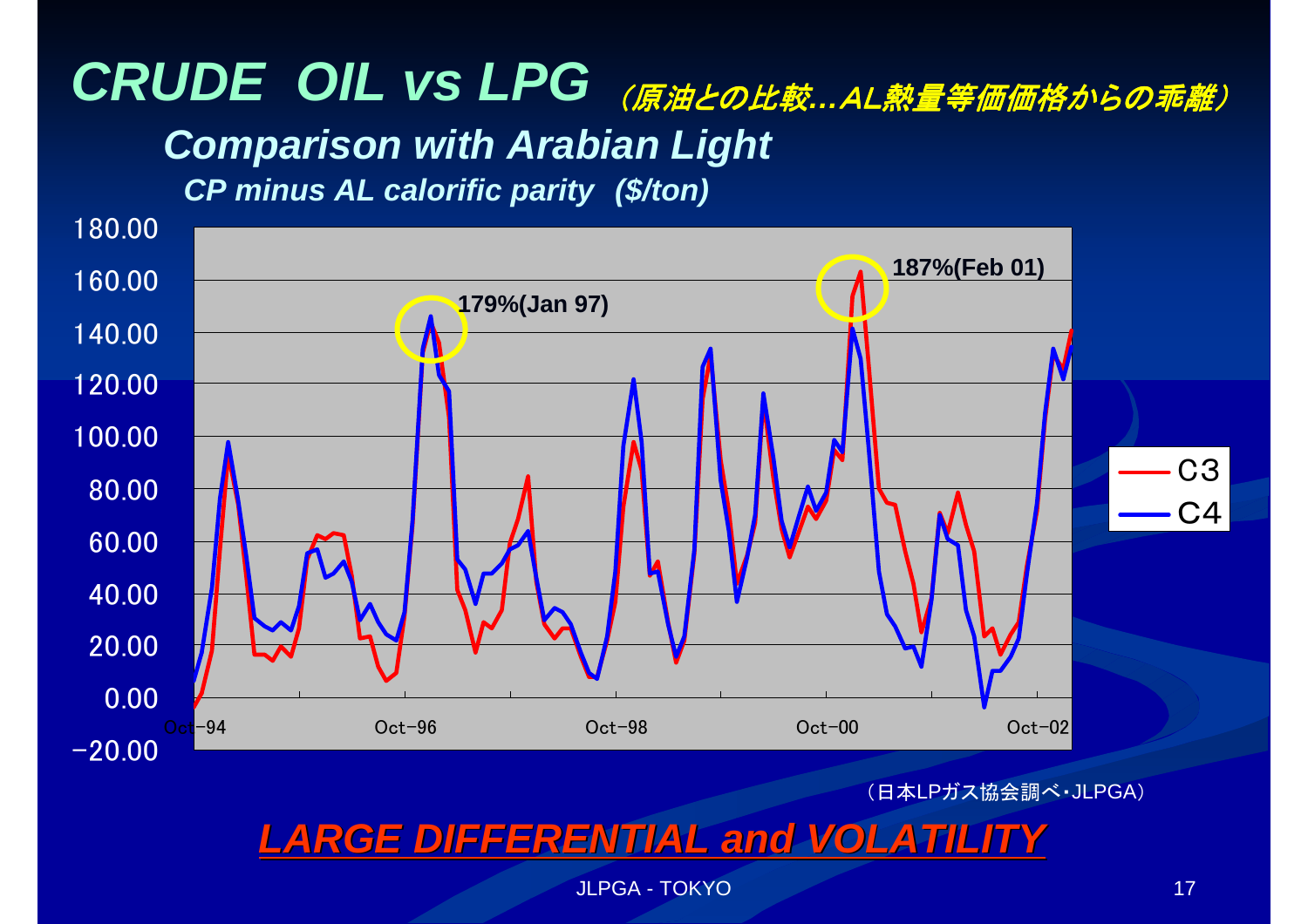### *LNG vs LPG* (*LNG*との比較*…LNG*熱量等価価格からの 熱量等価価格からの乖離) *LPG minus LNG calorific parity (\$/ton, MOF/CIF Japan)*



(日本LPガス協会調べ・JLPGA)

*LARGE DIFFERENTIAL and VOLATILITY LARGE DIFFERENTIAL and VOLATILITY*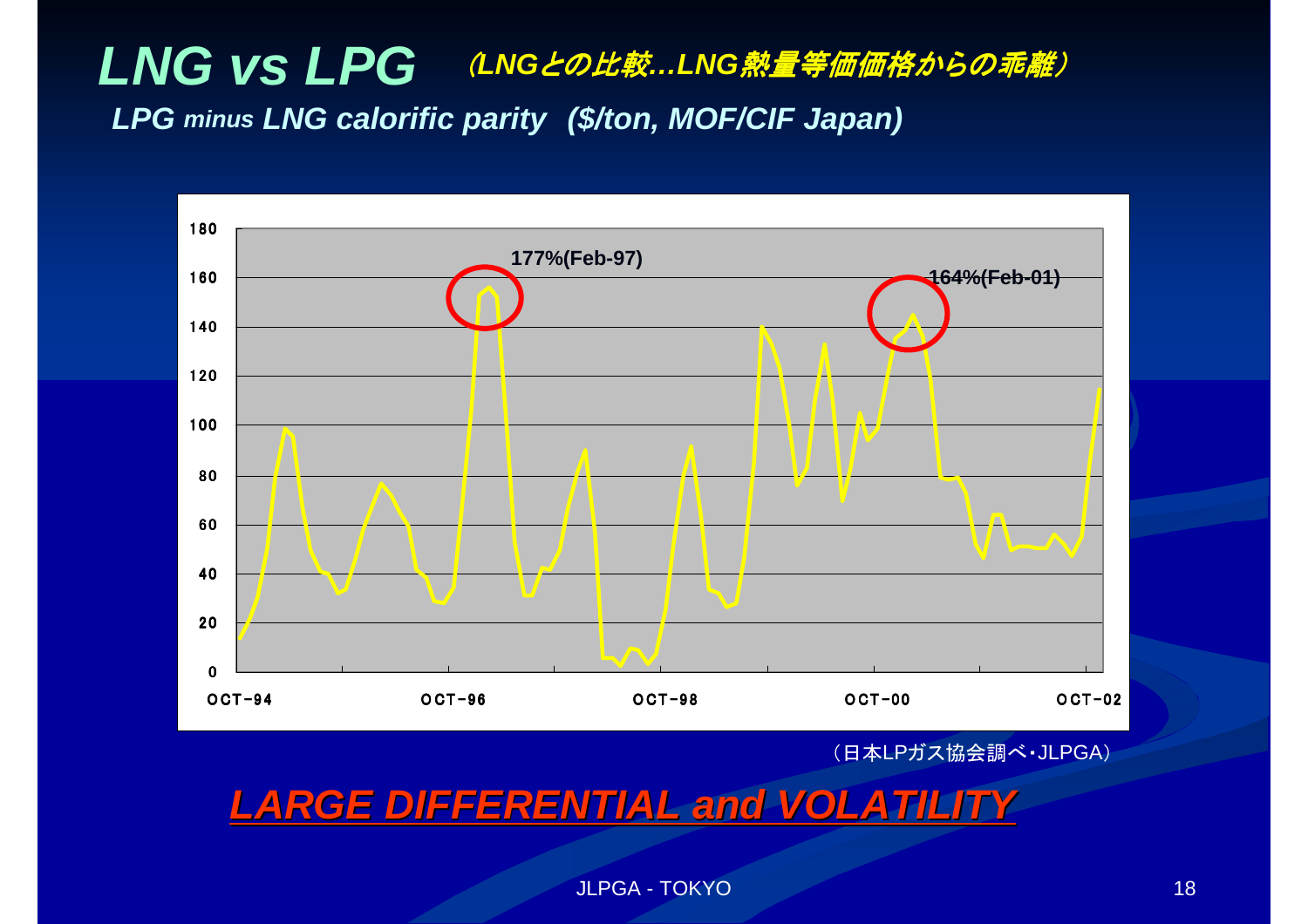# *NORTH SEA PROPANE NORTH SEA PROPANE* 北海 プロパン



#### PRICE DIFFERENTIAL - CP vs BPAP

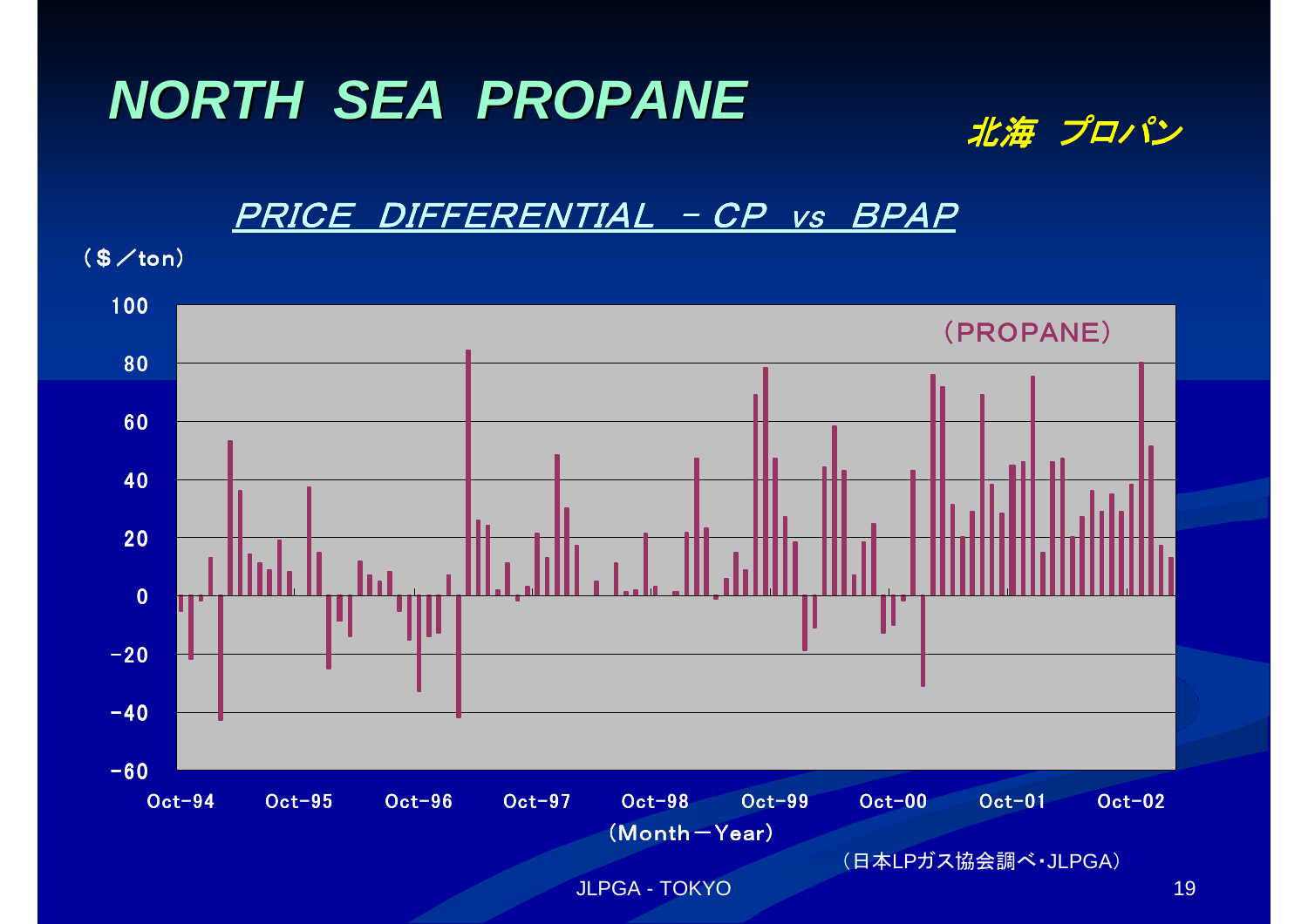## *NORTH SEA BUTANE*



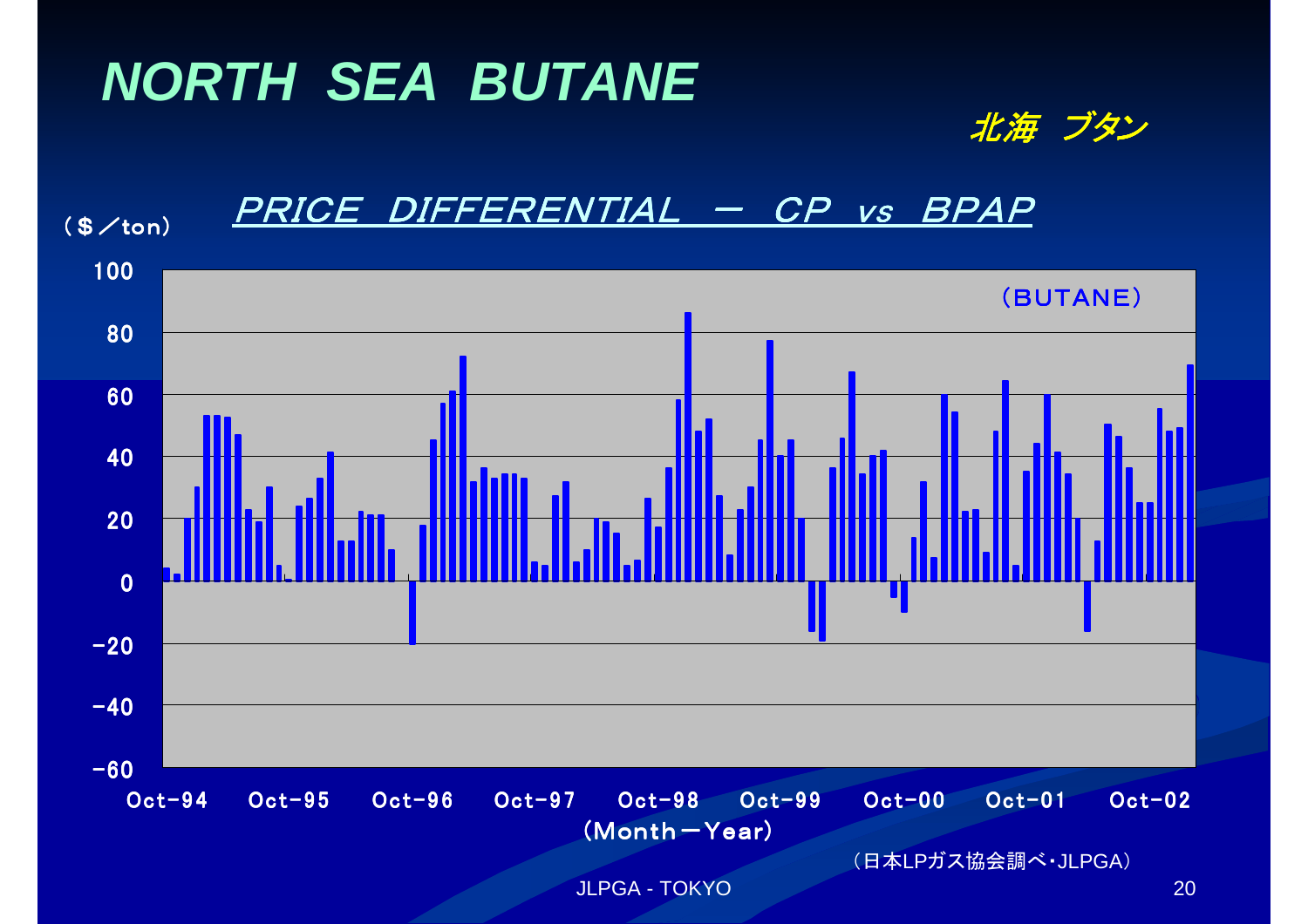

## **1. Decision process ← tender + internal report**

・ *Less transparent*

CP決定のプロセス 情報開示なく透明性に欠ける *(*入札・社内レポート)



一方的通知

<u>3. Monthly tender</u> ← three times a month *月例入札* 

*- Nominal volume against total export* 数量が少ない(全体の約5% *?*) *(approx 0.5mmt/y ? vs 9.4mmt/y* <sup>→</sup> *5% or less ?)*

*- Risk of use as manipulation* 投機に利用されるリスク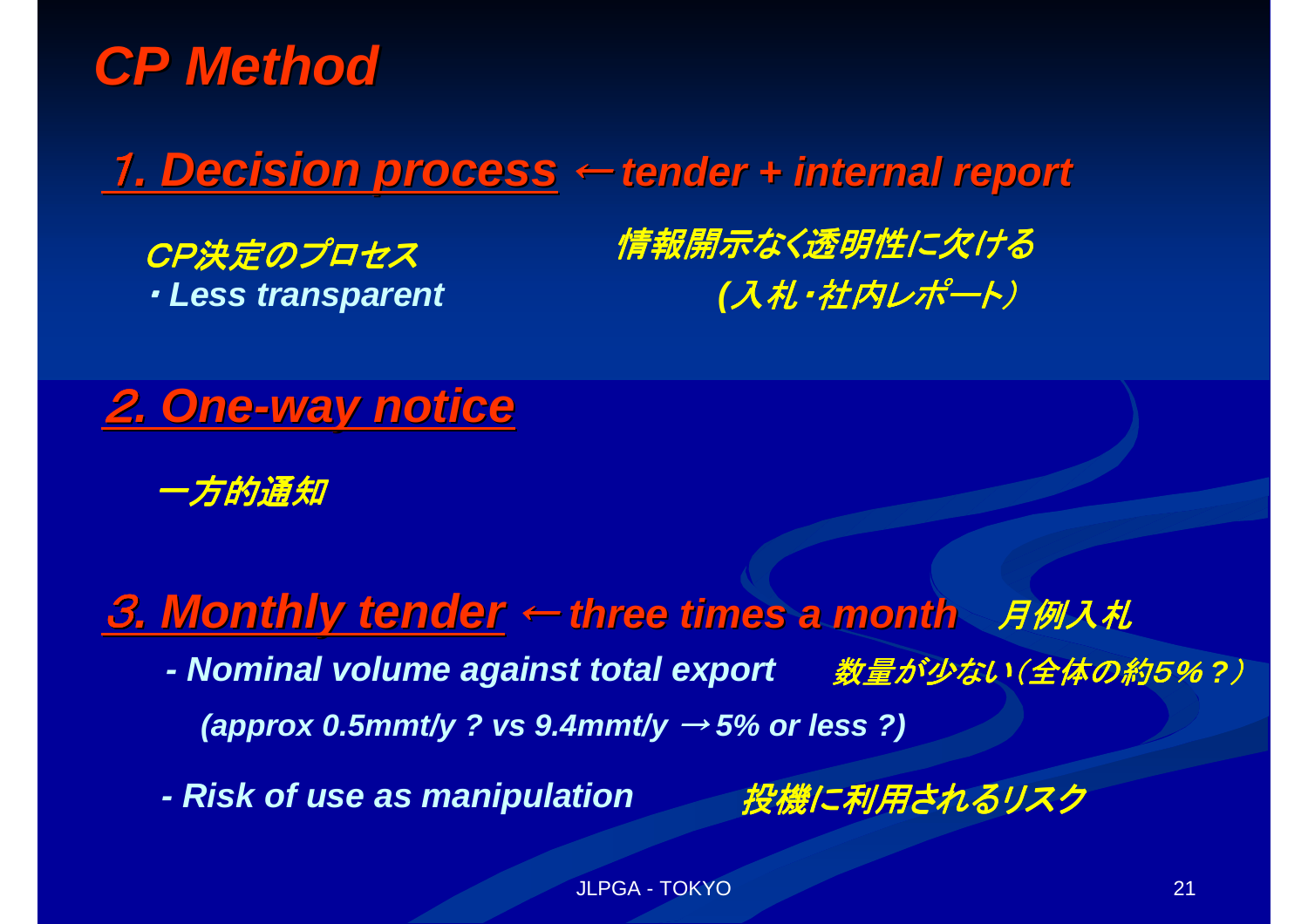

#### (売手側の役割)

*For the purpose of "Security & Promotion of Demand",*

*Price*- *compatible with compatible with "FACT"*・・・

*Fair* ・・・ 公平 Accountable ···· 說明可能 **Competitive ··· 競争力** *Transparent* ・・・ 透明性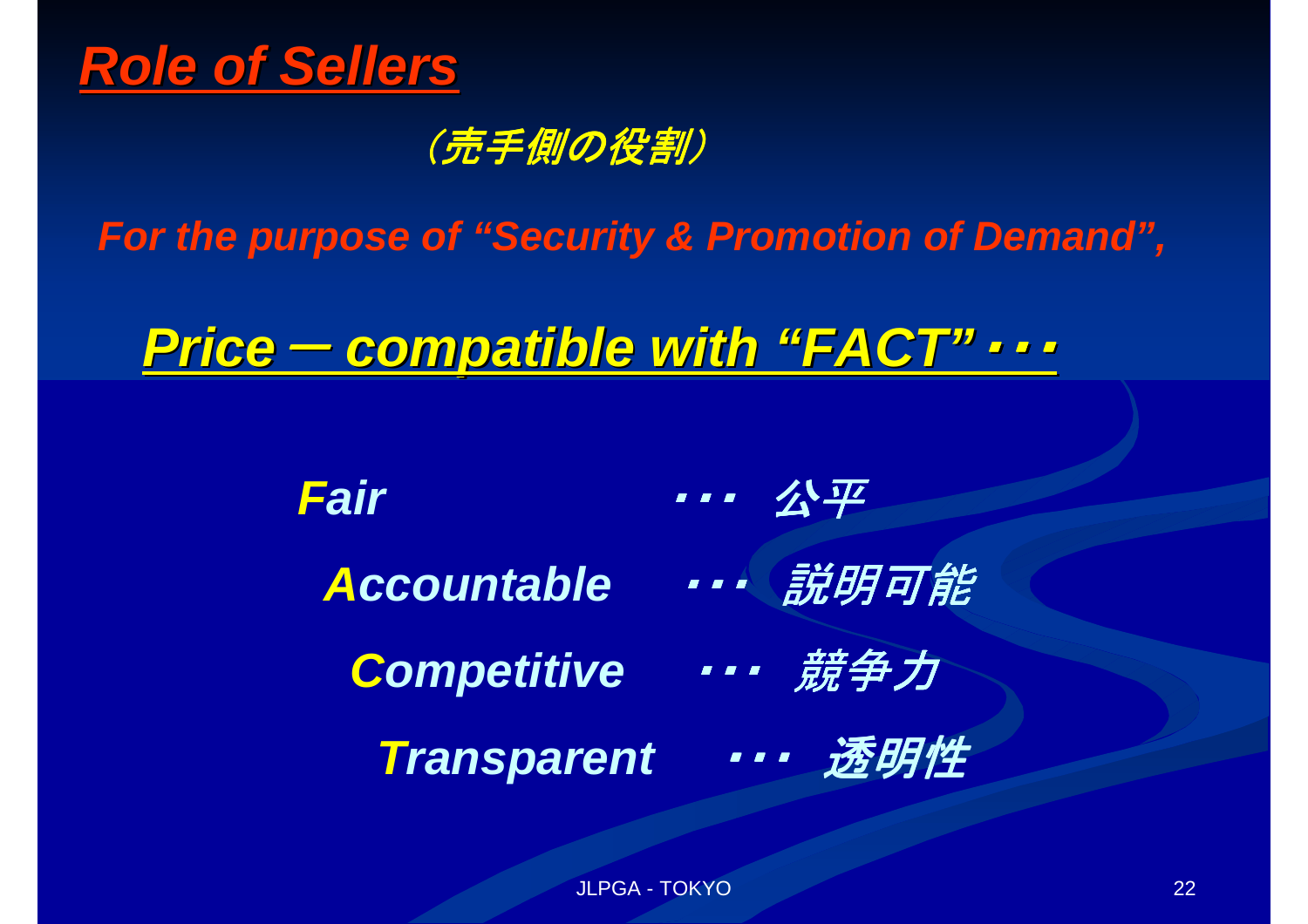

#### (売手側の役割)

## *Three Elements of a Desirable Pricing Method Three Elements of a Desirable Pricing Method* (望ましい価格設定のあり方・・・3つの要素)

① *Benchmark …Crude, Naphtha, LPG spot element or combination* (原油、石油製品、LPGスポット要素、またはそれらのミックス) 指 標





③ *Independence …Every supplier with its own pricing method* (各産ガス国が独自の価格方式を持つことも必要) 独自性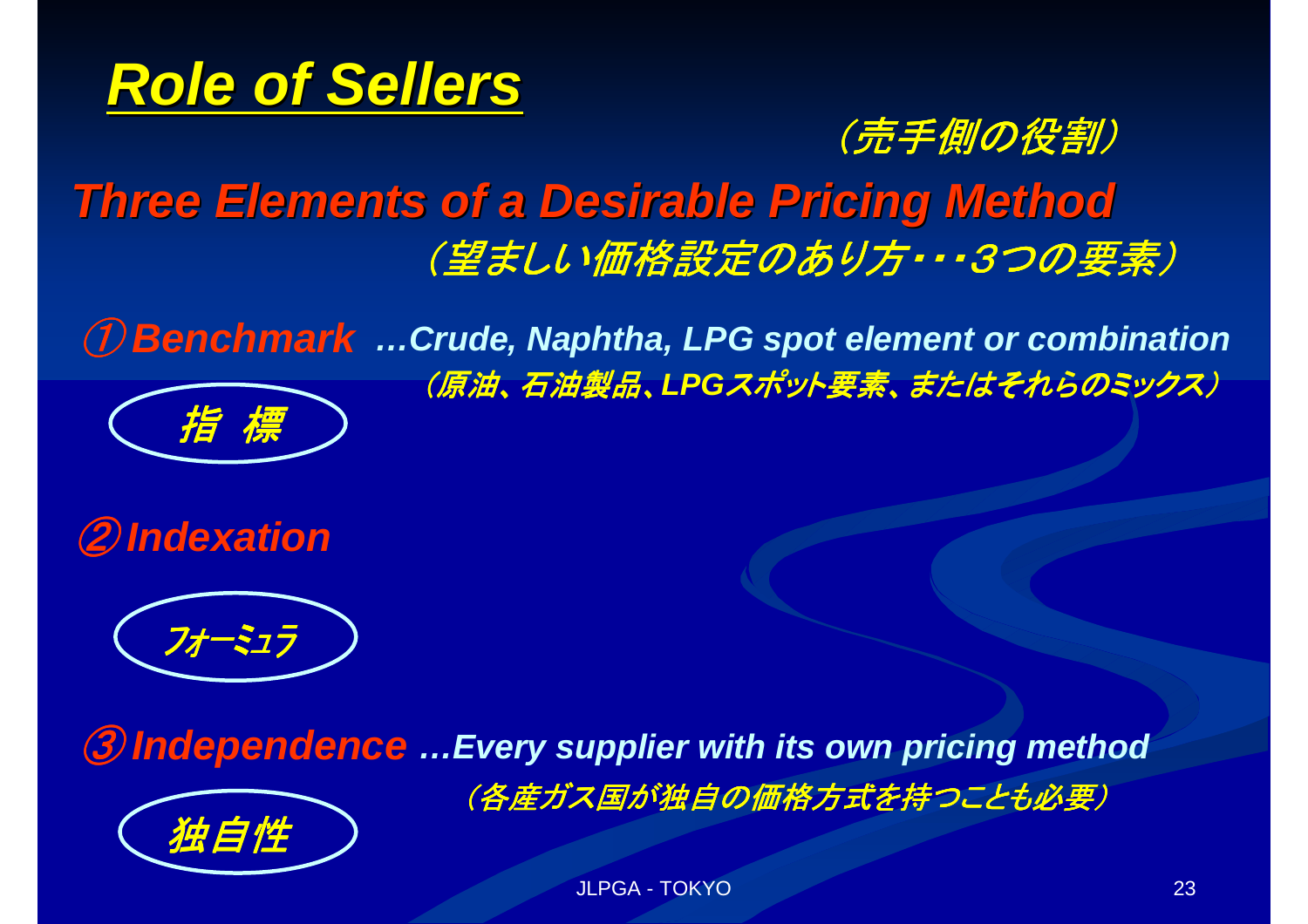

Moderation mechanism for extremely *を端な高値・安値の緩*<br>high/low price (ref. LNG formula) *(例: LNGフォーミュラ)*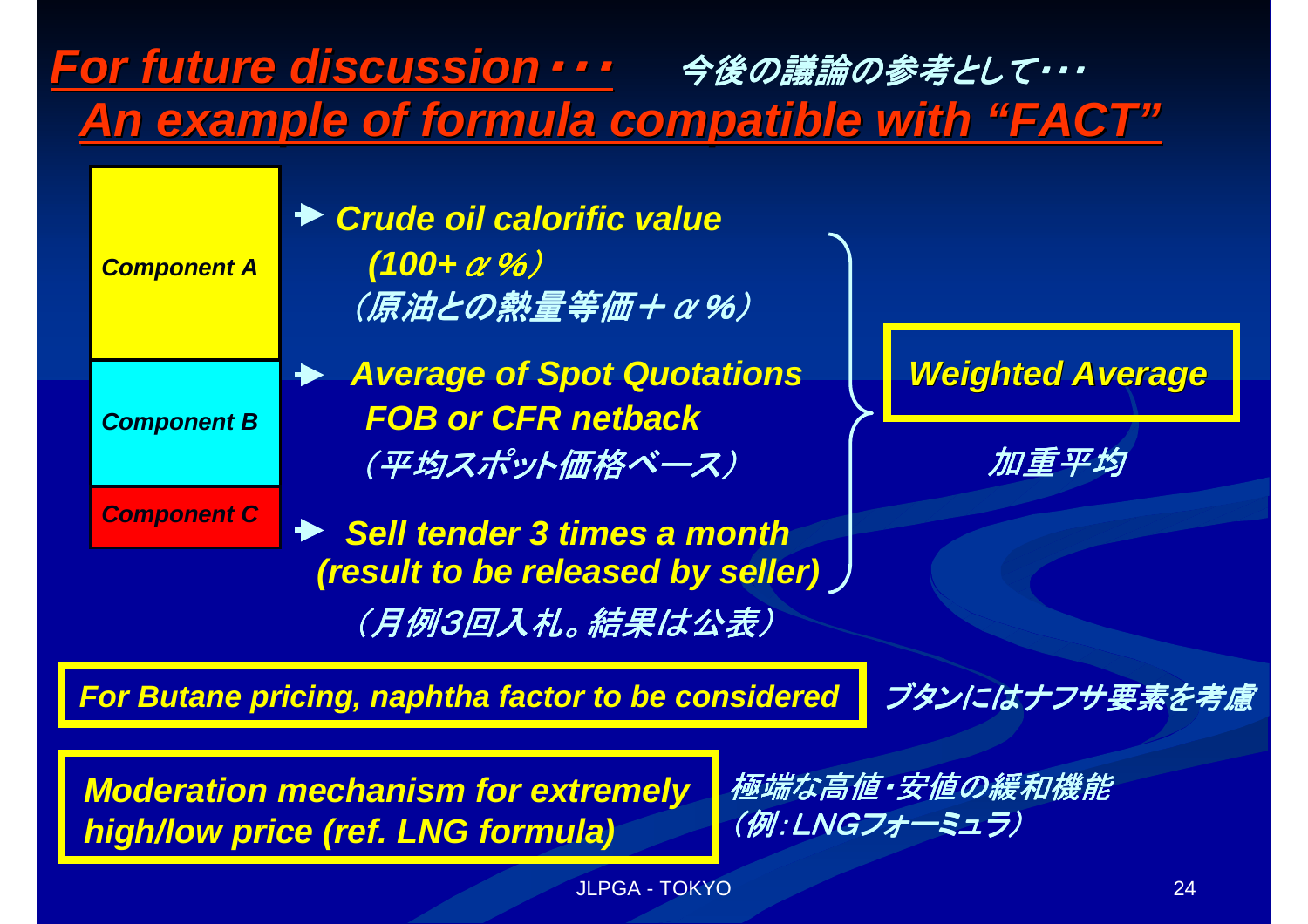

JLPGA - TOKYO 25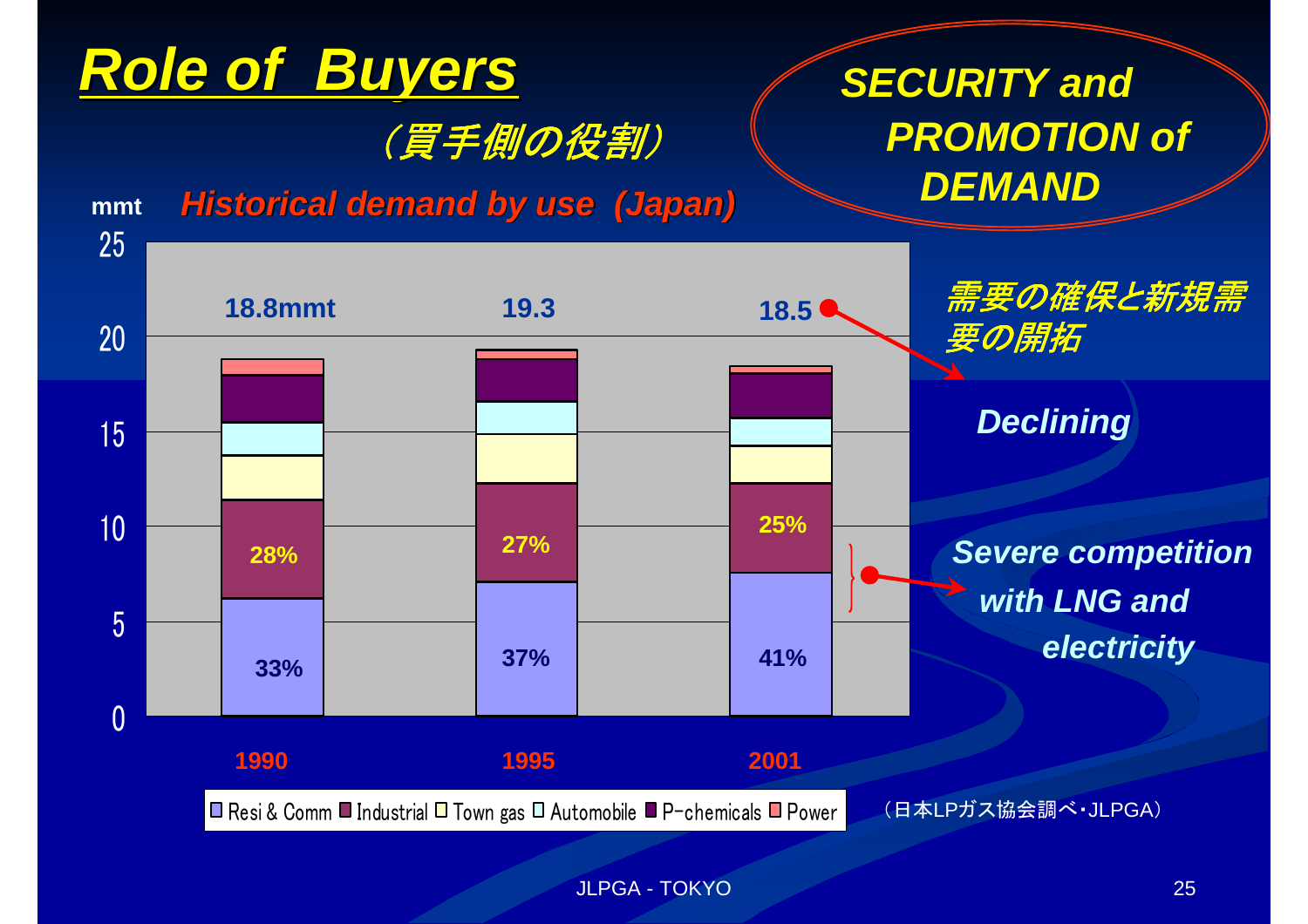

(買手側の役割)

◆ *Promotion of new demand Promotion of new demand* 





物流・保安コストの低減

**SERS OF POINT THE COMPETI** 売手と買手が協調し、競争に勝利!